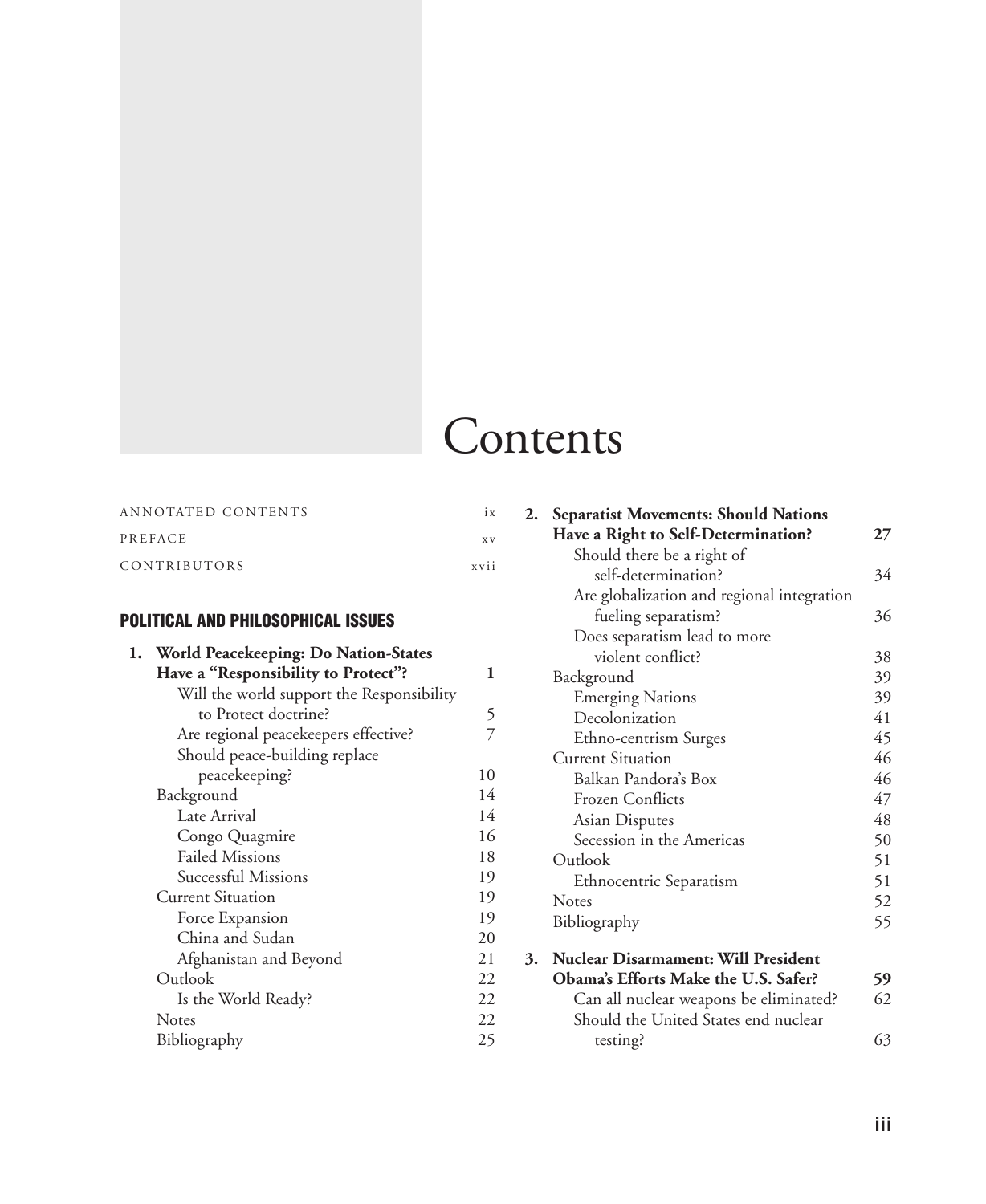|    | Does the United States need new nuclear |     |
|----|-----------------------------------------|-----|
|    | weapons?                                | 65  |
|    | Background                              | 67  |
|    | Dawn of Arms Race                       | 67  |
|    | Early Agreements                        | 67  |
|    | <b>New Directions</b>                   | 69  |
|    | Opportunities and Threats               | 72  |
|    | <b>Current Situation</b>                | 74  |
|    | Reshaping U.S. Forces                   | 74  |
|    | North Korea and Iran                    | 75  |
|    | New START with Russia                   | 77  |
|    | Outlook                                 | 77  |
|    | Tipping Point?                          | 77  |
|    | <b>Notes</b>                            | 78  |
|    | Bibliography                            | 81  |
| 4. | Future of NATO: Is the Transatlantic    |     |
|    | <b>Alliance Obsolete?</b>               | 85  |
|    | Is NATO obsolete?                       | 89  |
|    | Should energy security become a new     |     |
|    | NATO responsibility?                    | 91  |
|    | Can NATO effectively address            |     |
|    | international terrorism?                | 92  |
|    | Background                              | 93  |
|    | <b>Internal Differences</b>             | 93  |
|    | Guarding the Gap                        | 95  |
|    | France Pulls Out                        | 97  |
|    | <b>Enlarging NATO</b>                   | 97  |
|    | <b>Current Situation</b>                | 100 |
|    | Slowing Expansion                       | 100 |
|    | 'A Beast with 100 Heads'                | 101 |
|    | Outlook                                 | 104 |
|    | New Strategic Concept                   | 104 |
|    | Notes                                   | 105 |
|    | Bibliography                            | 107 |
|    |                                         |     |

#### **Crises, Conflicts, and Peace Prospects Around the World**

| 5. Anti-Semitism in Europe: Are         |     |
|-----------------------------------------|-----|
| Israel's Policies Spurring a New        |     |
| <b>Wave of Hate Crimes?</b>             | 109 |
| Is anti-Semitism on the rise in Europe? | 114 |
| Is anti-Zionism a cover-up for          |     |
| anti-Semitism?                          | 116 |
| Is anti-Semitism as severe as           |     |
| racial discrimination against           |     |
| other minorities in Europe?             | 23  |
|                                         |     |

|    | Background                             | 126 |
|----|----------------------------------------|-----|
|    | 'Blood Libel' Slander                  | 126 |
|    | Restricting Jewish Refugees            | 127 |
|    | Forged 'Protocols'                     | 130 |
|    | Holocaust Denial                       | 132 |
|    | Postwar Poland's Anti-Semitism         | 132 |
|    | Facing the Holocaust                   | 133 |
|    | Anti-Semitism Re-emerges               | 134 |
|    | <b>International Action</b>            | 134 |
|    | <b>Current Situation</b>               | 135 |
|    | <b>Britain Reacts</b>                  | 135 |
|    | French Anti-Semitism?                  | 136 |
|    | Outlook                                | 137 |
|    | <b>Growing Discomfort</b>              | 137 |
|    | Notes                                  | 137 |
|    | Bibliography                           | 140 |
| 6. | Crisis in Darfur: Is There Any         |     |
|    | <b>Hope for Peace?</b>                 | 143 |
|    | Has genocide occurred in Darfur?       | 148 |
|    | Would arresting Sudanese President     |     |
|    | Bashir do more harm than good?         | 150 |
|    | Is China blocking peace in Darfur?     | 151 |
|    | Background                             | 153 |
|    | Ostrich Feathers, Ivory and Slaves     | 153 |
|    | Independence and Instability           | 155 |
|    | Another Civil War                      | 155 |
|    | Darfur Erupts                          | 157 |
|    | <b>Current Situation</b>               | 159 |
|    | <b>Indicting Bashir</b>                | 159 |
|    | International Betrayal                 | 159 |
|    | Mission Impossible?                    | 162 |
|    | Outlook                                | 164 |
|    | <b>Bleak Future</b>                    | 164 |
|    | Notes                                  | 165 |
|    | Bibliography                           | 169 |
| 7. | Crisis in Pakistan: Can the Fragile    |     |
|    | <b>Democracy Survive?</b>              | 171 |
|    | Can Pakistan control its               |     |
|    | radical militants?                     | 176 |
|    | Can democracy survive in Pakistan?     | 178 |
|    | Are Pakistan's nuclear weapons secure? | 181 |
|    | Background                             | 182 |
|    | Early Beginnings                       | 182 |
|    | Quest for Democracy                    | 183 |
|    | Taliban Gathers Strength               | 188 |
|    | <b>Current Situation</b>               | 189 |
|    | <b>Fighting Intensifies</b>            | 189 |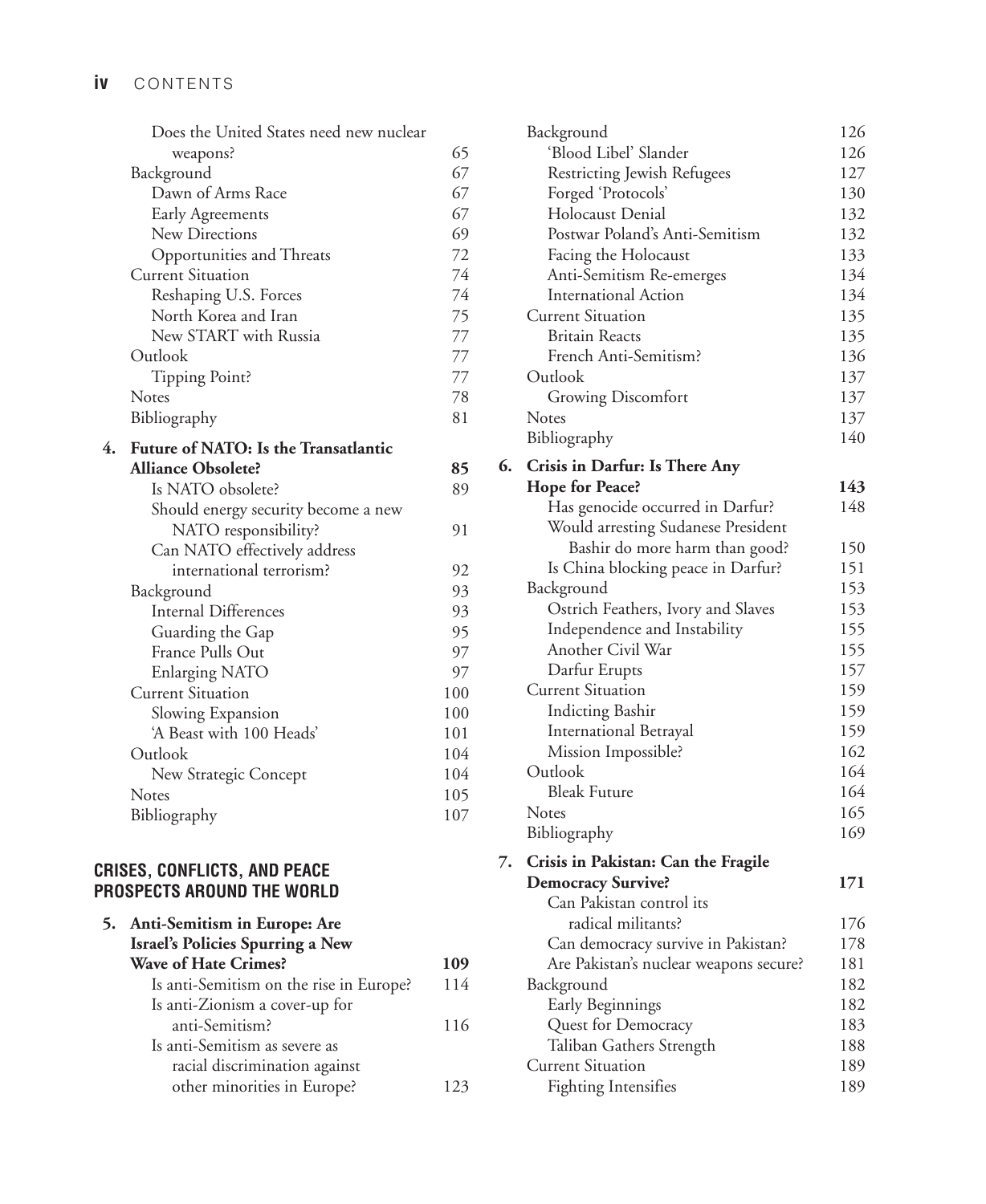| Opposing the U.S.  | 189 |
|--------------------|-----|
| Obama Optimism     | 190 |
| Outlook            | 192 |
| Doomsday Scenarios | 192 |
| <b>Notes</b>       | 193 |
| Bibliography       | 197 |

| 8. Middle East Peace Prospects: Is There |     |
|------------------------------------------|-----|
| Any Hope for Long-Term Peace?            | 201 |
| Is a two-state solution still a          |     |
| viable possibility?                      | 205 |
| Has the "roadmap for peace" become       |     |
| a fig leaf for inaction?                 | 208 |
| Can the Palestinians form a national     |     |
| unity government?                        | 209 |
| Background                               | 214 |
| Decades of Deadlock                      | 214 |
| Peace Accords                            | 217 |
| War on Terror                            | 218 |
| <b>Current Situation</b>                 | 220 |
| U.S. Role                                | 220 |
| Israel's Role                            | 221 |
| Palestinians' Role                       | 222 |
| Outlook                                  | 223 |
| 'Mammoth Job'                            | 223 |
| <b>Notes</b>                             | 225 |
| Bibliography                             | 229 |

| 9. | The Troubled Horn of Africa: Can the    |     |
|----|-----------------------------------------|-----|
|    | War-Torn Region Be Stabilized?          | 231 |
|    | Is there a real threat of international |     |
|    | terrorism from Somalia?                 | 235 |
|    | Is Somalia a viable state?              | 237 |
|    | Should the United States reconsider its |     |
|    | policies toward Ethiopia?               | 239 |
|    | Background                              | 241 |
|    | Christian Kingdoms                      | 241 |
|    | Rise of Dictatorships                   | 243 |
|    | Civil Wars                              | 244 |
|    | Somalia's Descent                       | 246 |
|    | One-Party Rule                          | 247 |
|    | <b>Current Situation</b>                | 248 |
|    | <b>Fledgling Government</b>             | 248 |
|    | <b>Standoff Continues</b>               | 250 |
|    | Outlook                                 | 252 |
|    | <b>Unresolved Conflicts</b>             | 252 |
|    | <b>Notes</b>                            | 253 |
|    | Bibliography                            | 256 |

| 10. U.S.-China Relations: Is a Future     |     |
|-------------------------------------------|-----|
| <b>Confrontation Looming?</b>             | 259 |
| Is a U.S.-China partnership actually      |     |
| possible?                                 | 262 |
| Is a confrontation with China inevitable, |     |
| as some predict?                          | 264 |
| Has China's "market authoritarian"        |     |
| model of government emerged as            |     |
| an alternative to Western democracy?      | 266 |
| Background                                | 269 |
| Presidential Challenges                   | 269 |
| All Business                              | 272 |
| An 'Edgy' Game                            | 273 |
| <b>Current Situation</b>                  | 275 |
| Tense Beginning                           | 275 |
| Outlook                                   | 276 |
| The Taiwan Question                       | 276 |
| <b>Notes</b>                              | 277 |
| Bibliography                              | 279 |
|                                           |     |

#### **Coping With the Aftermath**

| 11. | Aiding Refugees: Should the           |     |
|-----|---------------------------------------|-----|
|     | U.N. Help More Displaced People?      | 283 |
|     | Is the U.N. meeting refugees' needs?  | 288 |
|     | Should the Refugee Convention be      |     |
|     | updated?                              | 292 |
|     | Should the United States admit more   |     |
|     | Iraqi refugees?                       | 294 |
|     | Background                            | 295 |
|     | Refugee Rights and Needs              | 295 |
|     | <b>Rising Displacements</b>           | 297 |
|     | <b>Current Situation</b>              | 304 |
|     | 'Responsibility to Protect'           | 304 |
|     | Focusing on IDPs                      | 308 |
|     | Outlook                               | 309 |
|     | <b>Environmental Refugees</b>         | 309 |
|     | <b>Notes</b>                          | 310 |
|     | Bibliography                          | 314 |
|     | 12. Truth Commissions: Can Countries  |     |
|     | <b>Heal After Atrocities?</b>         | 317 |
|     | Do truth commissions produce accurate |     |
|     | records of the past?                  | 321 |
|     | Can truth commissions reconcile       |     |
|     | individuals and societies?            | 322 |
|     | Are truth commissions more effective  |     |
|     | than trials?                          | 324 |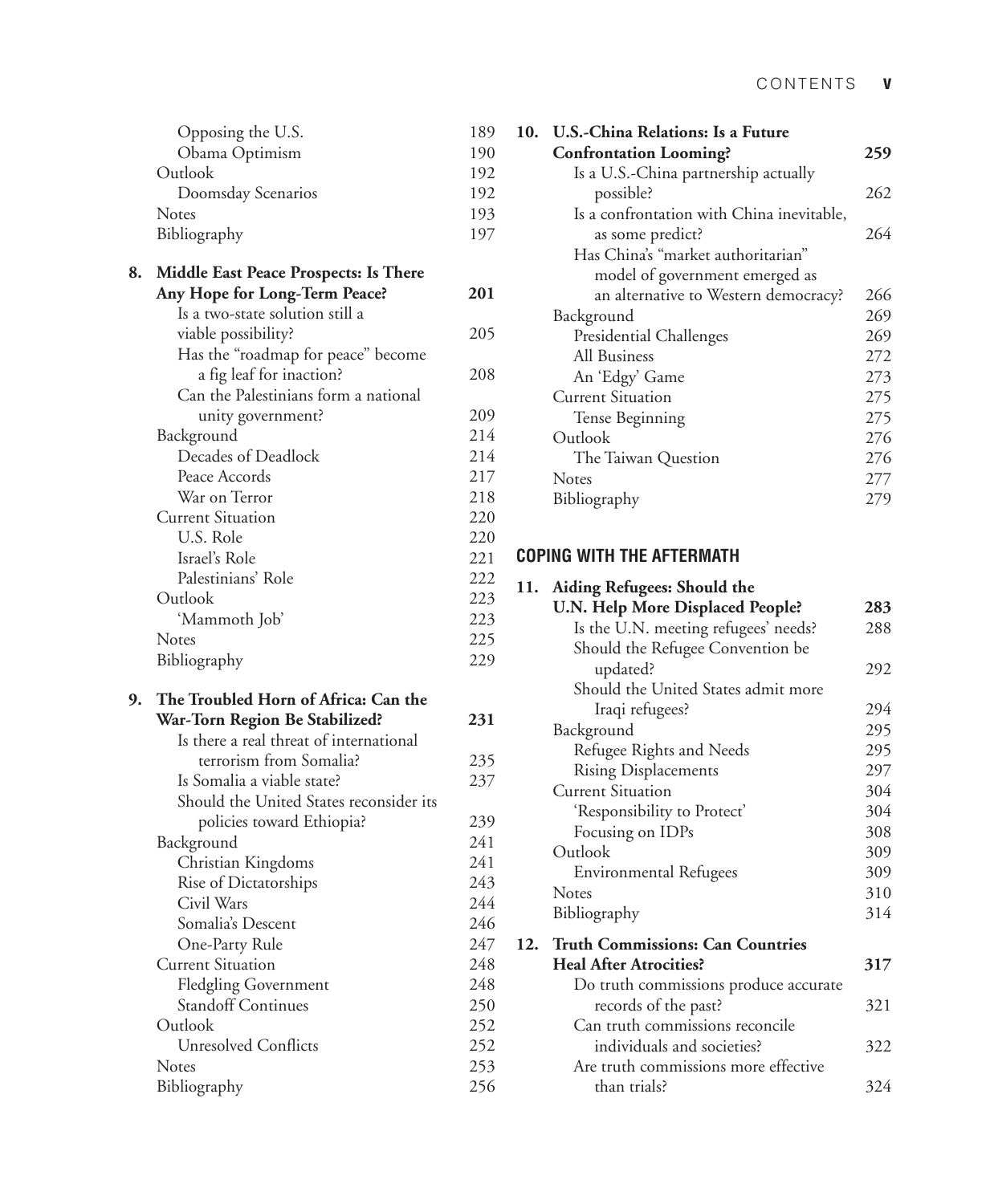## **vi** Contents

|     | Background<br>From Constantinople to The Hague<br>Truth vs. Justice<br>"Justice on the Grass"<br>Compensation<br><b>Current Situation</b><br><b>Publicizing Results</b><br>Traditional vs. International Justice<br>Future TRCs?<br>Outlook<br>Jurisdictional Battles | 326<br>326<br>327<br>329<br>331<br>331<br>331<br>332<br>332<br>334<br>334 |
|-----|-----------------------------------------------------------------------------------------------------------------------------------------------------------------------------------------------------------------------------------------------------------------------|---------------------------------------------------------------------------|
|     | Notes<br>Bibliography                                                                                                                                                                                                                                                 | 335<br>338                                                                |
| 13. | Dangerous War Debris: Who Should<br><b>Clean Up After Conflicts End?</b><br>Should the United States join the                                                                                                                                                         | 341                                                                       |
|     | landmine and cluster bomb treaties?<br>Is enough being done to destroy banned                                                                                                                                                                                         | 346                                                                       |
|     | toxic weapons?                                                                                                                                                                                                                                                        | 347                                                                       |
|     | Is the world doing enough to help                                                                                                                                                                                                                                     |                                                                           |
|     | ERW victims?                                                                                                                                                                                                                                                          | 349                                                                       |
|     | Background<br>Ancient 'Landmines'                                                                                                                                                                                                                                     | 351<br>351                                                                |
|     | New Warfare                                                                                                                                                                                                                                                           | 353                                                                       |
|     | Banning 'Silent Killers'                                                                                                                                                                                                                                              | 356                                                                       |
|     | <b>Current Situation</b>                                                                                                                                                                                                                                              | 358                                                                       |
|     | <b>Global Success</b>                                                                                                                                                                                                                                                 | 358                                                                       |
|     | <b>Banning Cluster Bombs</b>                                                                                                                                                                                                                                          | 360                                                                       |
|     | Outlook                                                                                                                                                                                                                                                               | 361                                                                       |
|     | Winning the War?                                                                                                                                                                                                                                                      | 361                                                                       |
|     | Notes                                                                                                                                                                                                                                                                 | 362                                                                       |
|     | Bibliography                                                                                                                                                                                                                                                          | 366                                                                       |
| 14. | <b>Prosecuting Terrorists: Should</b>                                                                                                                                                                                                                                 |                                                                           |
|     | <b>Suspected Terrorists Be Given</b>                                                                                                                                                                                                                                  |                                                                           |
|     | <b>Military or Civil Trials?</b><br>Should suspected terrorists be tried in                                                                                                                                                                                           | 369                                                                       |
|     | civilian courts?                                                                                                                                                                                                                                                      | 372                                                                       |
|     | Should suspected terrorists be                                                                                                                                                                                                                                        |                                                                           |
|     | tried in military tribunals?                                                                                                                                                                                                                                          | 373                                                                       |
|     | Should some Guantánamo detainees                                                                                                                                                                                                                                      |                                                                           |
|     | be held indefinitely without trial?                                                                                                                                                                                                                                   | 374                                                                       |
|     | Background                                                                                                                                                                                                                                                            | 376                                                                       |
|     | Power and Precedent                                                                                                                                                                                                                                                   | 376                                                                       |
|     | Challenge and Response                                                                                                                                                                                                                                                | 377                                                                       |
|     | Change and Continuity                                                                                                                                                                                                                                                 | 379                                                                       |

| <b>Current Situation</b>              | 382 |
|---------------------------------------|-----|
| Watching Appeals                      | 382 |
| Making a Deal?                        | 386 |
| Outlook                               | 387 |
| Bringing Justice to Bear              | 387 |
| <b>Notes</b>                          | 388 |
| Bibliography                          | 390 |
| 15. Caring for Veterans: Does the VA  |     |
| <b>Adequately Serve Wounded Vets?</b> | 393 |
| Is the VA benefits system broken      |     |
| beyond repair?                        | 396 |
| Is the VA adjusting to the needs      |     |
| of 21st-century combat and            |     |
| technology?                           | 398 |
| Is the VA improving rapidly enough?   | 399 |
| Background                            | 401 |
| The Big Change                        | 401 |
| Vietnam's Neglected Vets              | 401 |
| Chemicals and Radiation               | 403 |
| 21st-Century Wounds                   | 405 |
| <b>Current Situation</b>              | 408 |
| 'Presumptive' Diseases                | 408 |
| Legal Benefits                        | 408 |
| Aiding Caregivers                     | 410 |
| Outlook                               | 410 |
| National Priority?                    | 410 |
| Notes                                 | 411 |
| Bibliography                          | 415 |
|                                       |     |

### **Special Topics**

|  | 16. Attacking Piracy: Can the Growing |     |
|--|---------------------------------------|-----|
|  | <b>Global Threat Be Stopped?</b>      | 417 |
|  | Can navies defeat piracy?             | 421 |
|  | Should shipping crews be armed?       | 423 |
|  | Should shipowners pay ransom?         | 426 |
|  | Background                            | 428 |
|  | Piracy's 'Golden Age'                 | 428 |
|  | <b>Barbary Piracy</b>                 | 430 |
|  | Cold War's End                        | 432 |
|  | Asian Straits                         | 432 |
|  | Growth in Somalia                     | 433 |
|  | Current Situation                     | 436 |
|  | Organized Gangs                       | 436 |
|  | Defensive Maneuvers                   | 438 |